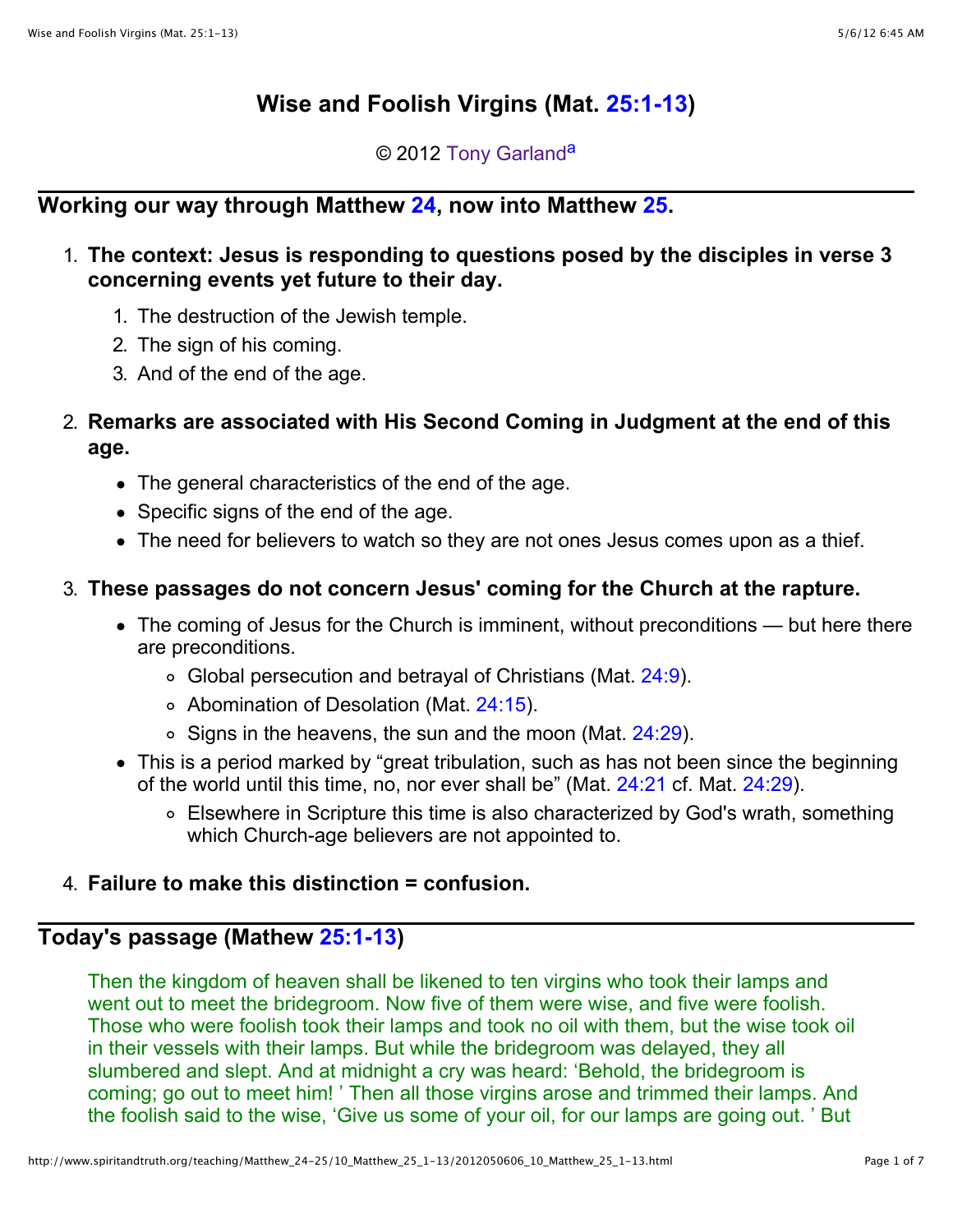the wise answered, saying, ' No, lest there should not be enough for us and you; but go rather to those who sell, and buy for yourselves. ' And while they went to buy, the bridegroom came, and those who were ready went in with him to the wedding; and the door was shut. Afterward the other virgins came also, saying, 'Lord, Lord, open to us! ' But he answered and said, 'Assuredly, I say to you, I do not know you. ' Watch therefore, for you know neither the day nor the hour in which the Son of Man is coming.<sup>[1](http://www.spiritandtruth.org/teaching/Matthew_24-25/10_Matthew_25_1-13/2012050606_10_Matthew_25_1-13.html#below1)</sup>

- Take two sessions.
	- Today: understand the setting and context in order to dispel possible confusion.
	- Next time: focus on the principles Jesus is conveying, the application.

## **The shift from information to application.**

- Understanding Christian truth (doctrine) is a prerequisite for proper Christian living.
- Doctrine is *always* linked to practice: first doctrine, then application.

#### **Series of warnings to those who profess to follow Christ.**

#### 1. **As in the days of Noah (Mat. [24:37-44\)](http://www.spiritandtruth.org/bibles/nasb/b40c024.htm#Mtt._C24V37).**

Not watching, house broken into by the thief, taken in judgment.

#### 2. **Faithful and evil servant (Mat. [24:45-51\)](http://www.spiritandtruth.org/bibles/nasb/b40c024.htm#Mtt._C24V45).**

Master delayed, stops watching, parties with the culture, opposes faithful servants: cut in two and lumped with hypocrites, weeping and gnashing of teeth.

#### 3. **Wise and foolish virgins (Mat. [25:1-13\)](http://www.spiritandtruth.org/bibles/nasb/b40c025.htm#Mtt._C25V1) — today's passage.**

Unprepared, shut out from the wedding feast, "I do not know you."

### 4. **Parable of Talents (Mat. [25:14-30\)](http://www.spiritandtruth.org/bibles/nasb/b40c025.htm#Mtt._C25V14).**

Unprofitable servant cast into outer darkness, weeping and gnashing of teeth.

### **Describing conditions associated with the previous context.**

- "Then" (Mat. [25:1\)](http://www.spiritandtruth.org/bibles/nasb/b40c025.htm#Mtt._C25V1).
- Also translated. "At that time...".
- The two sets of virgins denote two groups of professing Christians prior to the second coming, not the Rapture.

### **Separate destinies.**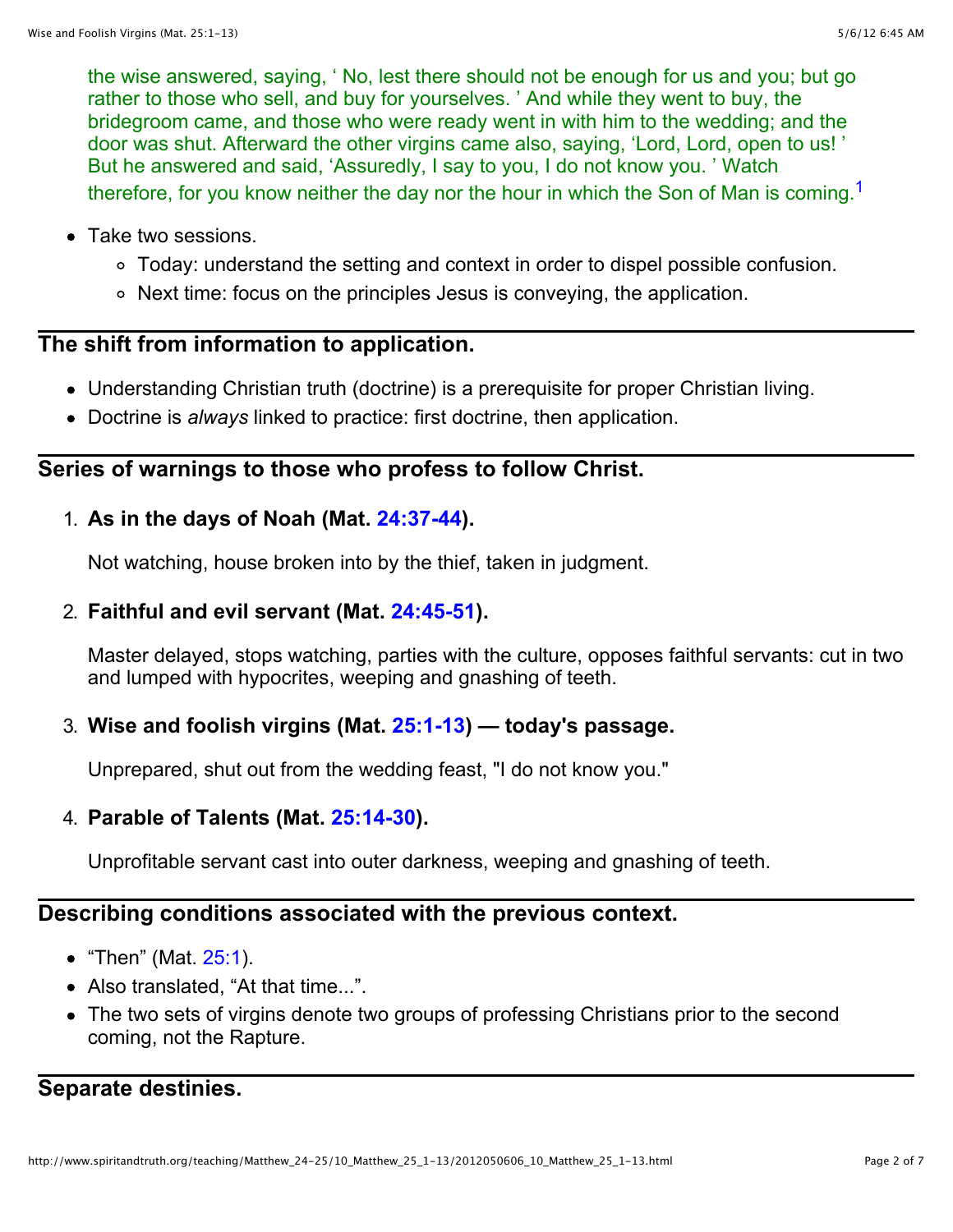- Notice the *two similar* with *immensely differing destinies* theme throughout this passage.
- Two going about daily activities: one taken, the other left.
- Two professing servants: one faithful the other wicked.
- Two groups of virgins: the wise group enters the kingdom, the foolish group are shut out.
- Two groups of servants: one group (of two) enter the joy of the Lord, the other group (of one) is cast into outer darkness.

#### **Separation based on two categories: the saved and the unsaved.**

- Between *believers and unbelievers*: one taken, the other left.
- Among *professing believers*: two *servants*, two groups of *virgins both waiting for the bridegroom*, two groups of *servants* given talents to invest).
- The Bible does not represent unbelievers as "servants".
	- Much of what the Bible warns is directed toward professing believers who are in a position to hear or read it.

## **Who are the virgins?**

- Are they waiting for the bridegroom to *marry* Him?
- Is this parable endorsing polygamy?

#### 1. **Marriage roles - 5 important participants.**

- Marriage of a royal King and His queen (Ps. [45\)](http://www.spiritandtruth.org/bibles/nasb/b19c045.htm#Ps._C45V1).
	- "My heart is overflowing with a good theme; I recite my composition concerning *the King* [bridegroom]; My tongue is the pen of a ready writer. You are fairer than the sons of men; Grace is poured upon Your lips; Therefore God has blessed You forever. Gird Your sword upon Your thigh, O Mighty One, With Your glory and Your majesty. And in Your majesty ride prosperously because of truth, humility, and righteousness; And Your right hand shall teach You awesome things. Your arrows are sharp in the heart of the King's enemies; The peoples fall under You. Your throne, O God, is forever and ever; A scepter of righteousness is the scepter of Your kingdom. You love righteousness and hate wickedness; Therefore God, Your God, has anointed You With the oil of gladness *more than Your companions* [groomsmen]. All Your garments are scented with myrrh and aloes and cassia, Out of the ivory palaces, by which they have made You glad. *Kings' daughters are among Your honorable women* [bridesmains]; At Your right hand stands the *queen* [bride] in gold from Ophir. Listen, O daughter, Consider and incline your ear; Forget your own people also, and your father's house; So the King will greatly desire your beauty; Because He is your Lord, worship Him. And *the daughter of Tyre will come with a gift; The rich among the people will seek your favor* [quests]. The royal daughter is all glorious within the palace; Her clothing is woven with gold. She shall be brought to the King in robes of many colors; The *virgins, her companions* who follow her, shall be brought to You." (Ps [45:1–](http://www.spiritandtruth.org/bibles/nasb/b19c045.htm#Ps._C45V1)14)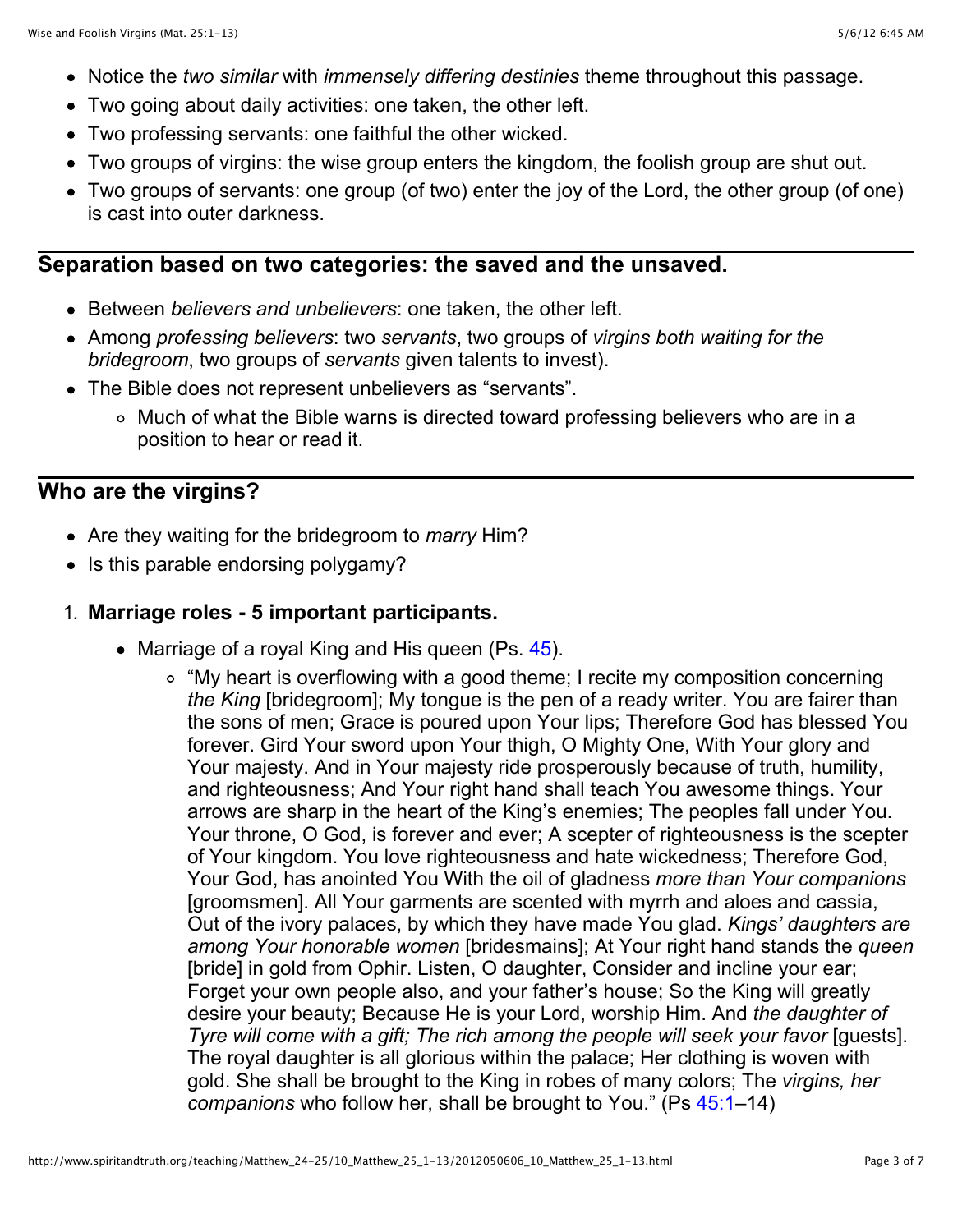- Groom
	- Jesus refers to Himself as *the bridegroom* (Mat. [9:15\)](http://www.spiritandtruth.org/bibles/nasb/b40c009.htm#Mtt._C9V15).
- Bride
	- Paul refers to believers as being betrothed to Christ, "Oh, that you would bear with me in a little folly—and indeed you do bear with me. For I am jealous for you with godly jealousy. For I have betrothed you to one husband, that I may present you as a chaste virgin to Christ" (2 Co [11:1–](http://www.spiritandtruth.org/bibles/nasb/b47c011.htm#2Cor._C11V1)2).
	- Believers compared to a woman who is bound to her husband until death. "Therefore, my brethren, you also have become dead to the law through the body of Christ, *that you may be married to another—to Him who was raised from the dead*, that we should bear fruit to God" (Ro [7:4](http://www.spiritandtruth.org/bibles/nasb/b45c007.htm#Rom._C7V4)).
	- In his epistle to the Ephesians, Paul makes the analogy between a husband and wife and Christ and the Church (Eph. [5:24\)](http://www.spiritandtruth.org/bibles/nasb/b49c005.htm#Eph._C5V24). In the same way that husbands ought to love their own wives as their own bodies, so Christ loves believers: "For we are members of His body, of His flesh and of His bones. 'For this reason a man shall leave his father and mother and be joined to his wife, and the two shall become one flesh.' This is a great mystery, but I speak concerning Christ and the church" (Eph. [5:30-32\)](http://www.spiritandtruth.org/bibles/nasb/b49c005.htm#Eph._C5V30). Paul is saying that in the same way believers are merged with Christ, as the body of Christ, so should husbands consider their wives.<sup>[2](http://www.spiritandtruth.org/teaching/Matthew_24-25/10_Matthew_25_1-13/2012050606_10_Matthew_25_1-13.html#below2)</sup>
- Groomsmen, friends of the groom.
	- Jesus refers to His followers in the early part of His ministry as *friends of the bridegroom* (Mat. [9:15\)](http://www.spiritandtruth.org/bibles/nasb/b40c009.htm#Mtt._C9V15).
	- John the Baptist referred to Jesus as *the bridegroom* who has *the bride* and to himself as a *friend of the bridegroom*, but not part of the bride (John [3:29\)](http://www.spiritandtruth.org/bibles/nasb/b43c003.htm#John_C3V29).
	- Companion's were provided for Samson's wedding to a Philistine woman (Jg. [14:11\)](http://www.spiritandtruth.org/bibles/nasb/b07c014.htm#Jdg._C14V11). One from among the companion's is referred to as "his best man" (Jg. [14:20\)](http://www.spiritandtruth.org/bibles/nasb/b07c014.htm#Jdg._C14V20).
- Bridesmaids
	- $\circ$  "Daughters of Jerusalem" in the Song of Solomon (Sos. [1:5](http://www.spiritandtruth.org/bibles/nasb/b22c001.htm#Sos._C1V5); [2:7](http://www.spiritandtruth.org/bibles/nasb/b22c002.htm#Sos._C2V7); [5:1;](http://www.spiritandtruth.org/bibles/nasb/b22c005.htm#Sos._C5V1) [5:8;](http://www.spiritandtruth.org/bibles/nasb/b22c005.htm#Sos._C5V8) [6:1;](http://www.spiritandtruth.org/bibles/nasb/b22c006.htm#Sos._C6V1) [6:8;](http://www.spiritandtruth.org/bibles/nasb/b22c006.htm#Sos._C6V8) [6:13;](http://www.spiritandtruth.org/bibles/nasb/b22c006.htm#Sos._C6V13) [8:13\)](http://www.spiritandtruth.org/bibles/nasb/b22c008.htm#Sos._C8V13).
- Guests
	- Those attending the wedding (often a smaller number), those attending the reception (a much larger number).

## 2. **Early Jewish wedding practices.**

- $\bullet$  Dr. Renald Showers offers the following description of early Jewish wedding practices.<sup>[4](http://www.spiritandtruth.org/teaching/Matthew_24-25/10_Matthew_25_1-13/2012050606_10_Matthew_25_1-13.html#below4)</sup>
	- 1. "First, the father of the groom made the arrangements for the marriage and paid the bride price [Ac [20:28;](http://www.spiritandtruth.org/bibles/nasb/b44c020.htm#Acts_C20V28) Eph [5:25-27](http://www.spiritandtruth.org/bibles/nasb/b49c005.htm#Eph._C5V25)]. The timing of the arrangement varied. Sometimes it occurred when both children were small, and at other times it was a year before the marriage itself. Often the bride and groom did not even meet until their wedding day."
	- 2. "The second step, which occurred a year or more after the first step, was the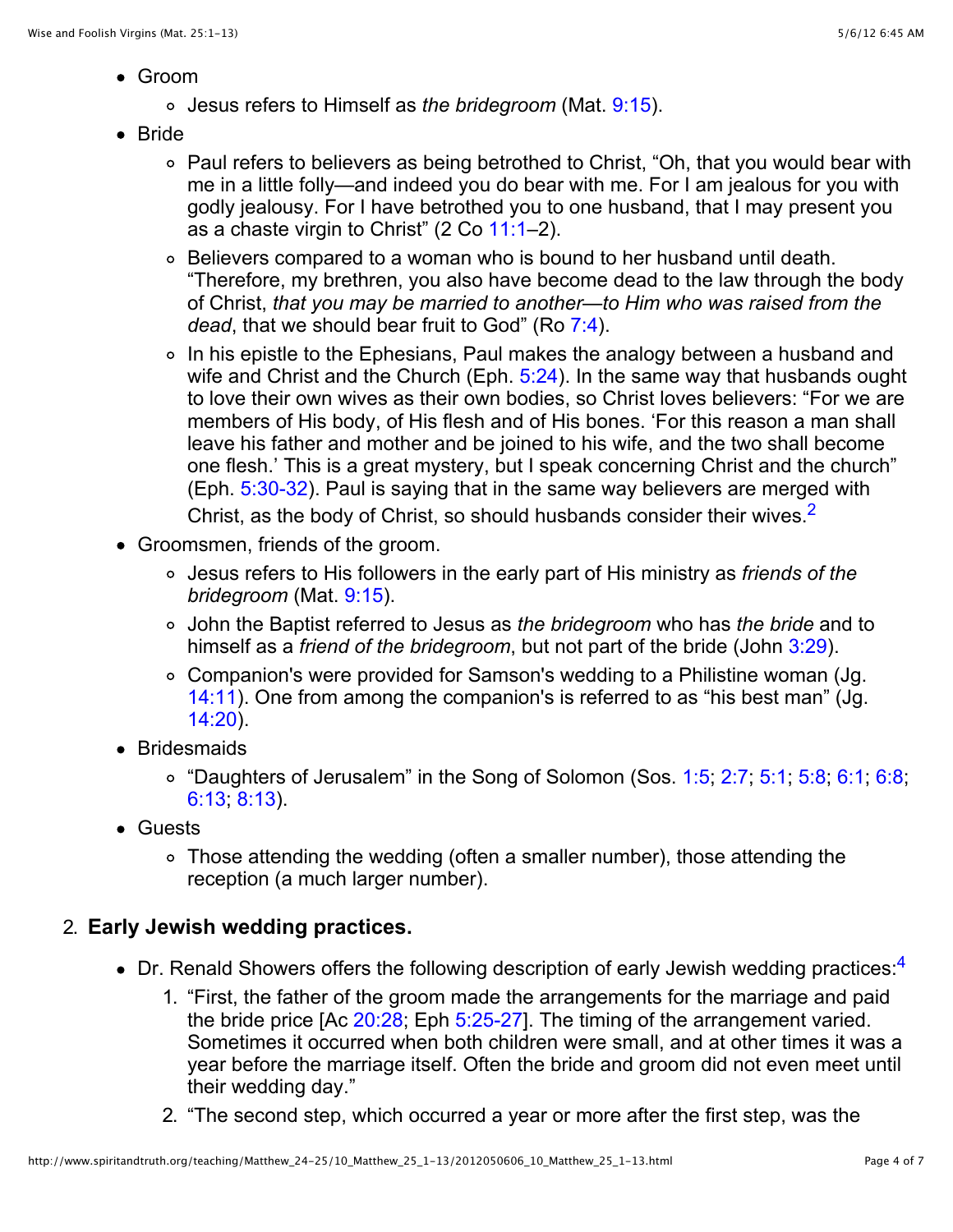fetching of the bride. The bridegroom would go to the home of the bride in order to bring her to his home [Joh  $14:3$ ; 1Th  $4:13-18$ ]. In connection with this step, two other things should be noted. First, it was the father of the groom who determined the timing [Mt [24:36\]](http://www.spiritandtruth.org/bibles/nasb/b40c024.htm#Mtt._C24V36). Second, prior to the groom's leaving to fetch the bride, he must already have a place prepared for her as their abode [Joh [14:2\]](http://www.spiritandtruth.org/bibles/nasb/b43c014.htm#John_C14V2)."

- 3. "This was followed by the third step, the wedding ceremony, to which a few would be invited [Re [19:7\]](http://www.spiritandtruth.org/bibles/nasb/b66c019.htm#Rev._C19V7). Prior to the wedding ceremony, the bride underwent a ritual immersion for ritual cleansing [1Co [3:12-15;](http://www.spiritandtruth.org/bibles/nasb/b46c003.htm#1Cor._C3V12) Re [19:7-8\]](http://www.spiritandtruth.org/bibles/nasb/b66c019.htm#Rev._C19V7)."
- 4. "The fourth step, the marriage feast, would follow and could last for as many as seven days. Many more people would be invited to the feast than were to the marriage ceremony [Mt [22:1-14;](http://www.spiritandtruth.org/bibles/nasb/b40c022.htm#Mtt._C22V1) Mt [25:1-13\]](http://www.spiritandtruth.org/bibles/nasb/b40c025.htm#Mtt._C25V1)." "In the Marriage of the Lamb all four of these steps of the Jewish wedding ceremony are evident."<sup>[5](http://www.spiritandtruth.org/teaching/Matthew_24-25/10_Matthew_25_1-13/2012050606_10_Matthew_25_1-13.html#below5)</sup>

#### A. **Scriptural correspondence.**

- 1. Paying the bride price.
	- ∘ "Therefore take heed to yourselves and to all the flock, among which the Holy Spirit has made you overseers, to shepherd the church of God *which He purchased with His own blood*" (Ac [20:28\)](http://www.spiritandtruth.org/bibles/nasb/b44c020.htm#Acts_C20V28).
- 2. Preparing the place.
	- ∘ "In My Father's house are many mansions; if it were not so, I would have told you. *I go to prepare a place for you*. And if I go and prepare a place for you, I will come again and receive you to Myself; that where I am, there you may be also" (Jn  $14:2-3$ ).
- 3. Wedding ceremony.
	- "Let us be glad and rejoice and give Him glory, for the marriage of the Lamb has come, and His wife has made herself ready" (Re [19:7\)](http://www.spiritandtruth.org/bibles/nasb/b66c019.htm#Rev._C19V7).
	- Notice this occurs prior to the return of Jesus later in the same chapter.
- 4. Wedding feast: "And Jesus answered and spoke to them again by parables and said: "The kingdom of heaven is like a certain king who arranged a marriage for his son..." (Mt 22:1-2).
	- Many are invited it is not just a wedding, but the festival or banquet celebrating the marriage which came before.
	- Faith of a gentile centurion who believed Jesus could heal at a distance in comparison with the lack of faith in Israel.
		- "When Jesus heard it, He marveled, and said to those who followed, "Assuredly, I say to you, I have not found such great faith, not even in Israel! And I say to you that many will come from east and west, and *sit down with Abraham, Isaac, and Jacob* in the kingdom of heaven. But the sons of the kingdom will be cast out into outer darkness. There will be weeping and gnashing of teeth"" (Mt  $8:10-12$ ).
	- Also mentioned here: <mark>γαμους</mark> [*gamous*], plural form of <mark>γαμος</mark> [*gamos*] denoting "a wedding or marriage festival, a wedding banquet, a wedding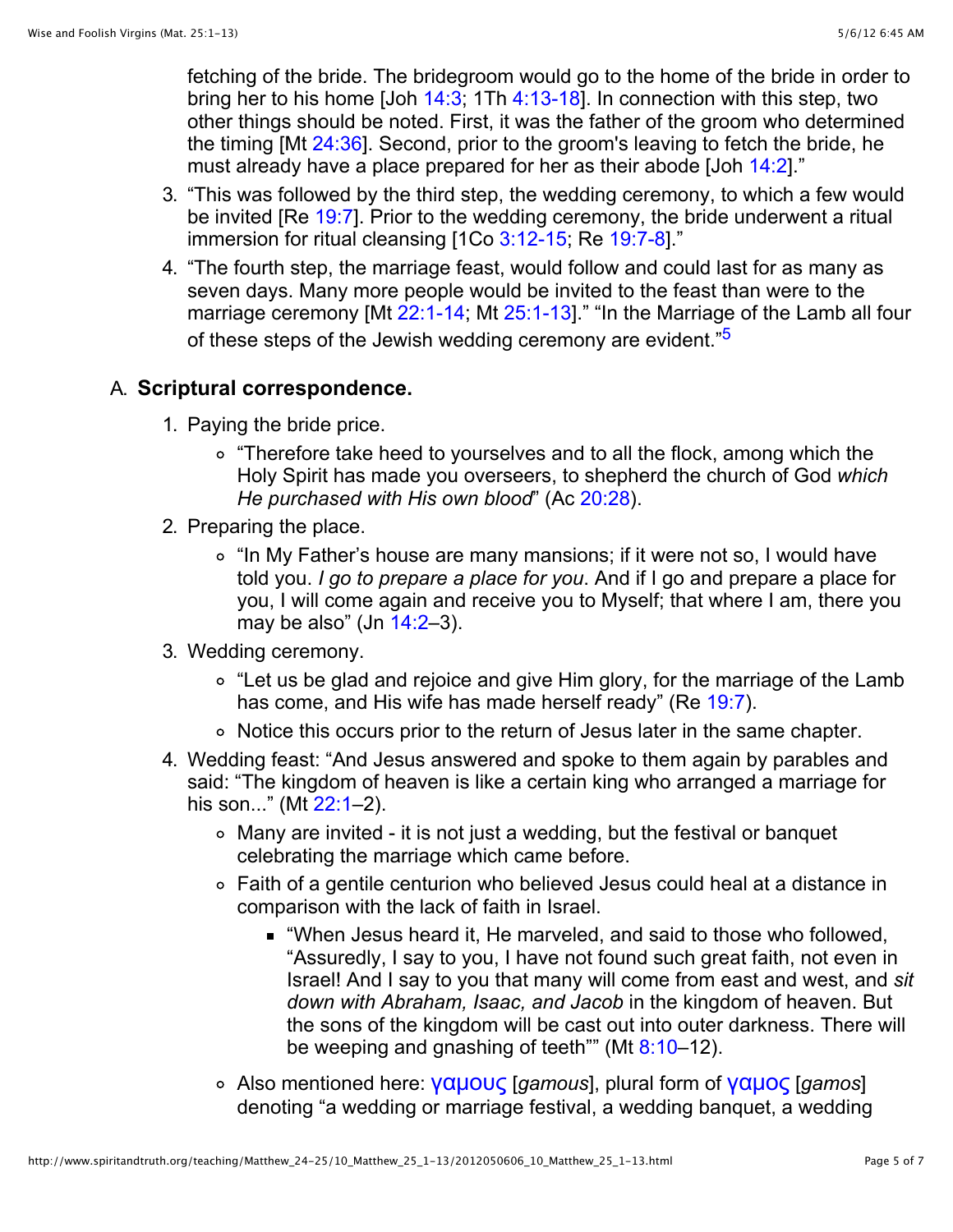feast."

- Notice after the marriage of the bride in Rev.  $19:7$  the text refers to others invited to the marriage *supper* or *feast*.
	- "Then he said to me, "Write: 'Blessed are those who are called to the marriage supper of the Lamb!' " And he said to me, "These are the true sayings of God"" (Re [19:9\)](http://www.spiritandtruth.org/bibles/nasb/b66c019.htm#Rev._C19V9).
- Possibly a celebration of communion.
	- "When the hour had come, He sat down, and the twelve apostles with Him. Then He said to them, "With fervent desire I have desired to eat this Passover with you before I suffer; for I say to you, I will no longer eat of it until it is fulfilled in the kingdom of God." Then He took the cup, and gave thanks, and said, "Take this and divide it among yourselves; for I say to you, I will not drink of the fruit of the vine until the kingdom of God comes"" (Lk [22:14–](http://www.spiritandtruth.org/bibles/nasb/b42c022.htm#Luke_C22V14)18).

#### **Summary**

- This passage is not about polygamy: the virgins are not going to marry the bride.
- These ten virgins do not appear to be part of the immediate bridal party (bridesmaids) but rather represent "chaste" individuals invited to the subsequent wedding feast. $6$
- The private portion of the wedding has already taken place before the return of the Groom (Rev. [19:7](http://www.spiritandtruth.org/bibles/nasb/b66c019.htm#Rev._C19V7) cf. Rev. [19:14\)](http://www.spiritandtruth.org/bibles/nasb/b66c019.htm#Rev._C19V14).
- The parable concerns attendance at the *wedding feast* which follows upon the wedding ceremony.
- Thus, the virgins do not represent the Church.
	- ∘ Believers of the present age will not be present at the coming of Jesus in judgment having been previously taken at the Rapture.
	- $\circ$  Instead, they will be returning with the groom to earth (John [14:3;](http://www.spiritandtruth.org/bibles/nasb/b43c014.htm#John_C14V3) Rev. [17:14;](http://www.spiritandtruth.org/bibles/nasb/b66c017.htm#Rev._C17V14) Rev. [19:14\)](http://www.spiritandtruth.org/bibles/nasb/b66c019.htm#Rev._C19V14).
- The virgins represent believers of the end of the age who are to watch for the arrival of the bridegroom signalling the beginning of the wedding feast: which appears to usher in the millennial kingdom to follow.
- Next time we'll look at more of the details of the passage and what it is intended to teach.

#### Endnotes:

- [1.](http://www.spiritandtruth.org/teaching/Matthew_24-25/10_Matthew_25_1-13/2012050606_10_Matthew_25_1-13.html#above1) [NKJV,](http://www.spiritandtruth.org/teaching/Matthew_24-25/10_Matthew_25_1-13/2012050606_10_Matthew_25_1-13.html#NKJV) Mat. [25:1-13](http://www.spiritandtruth.org/bibles/nasb/b40c025.htm#Mtt._C25V1)
- [2.](http://www.spiritandtruth.org/teaching/Matthew_24-25/10_Matthew_25_1-13/2012050606_10_Matthew_25_1-13.html#above2) A typological hint as to the bride of the Lamb can also be found in a study of the book of Ruth. The story involves Naomi (a Jew), Ruth (a Gentile), and Boaz (the kinsman-redeemer, see commentary on Revelation [5:1](http://www.spiritandtruth.org/bibles/nasb/b66c005.htm#Rev._C5V1)). Through the sequence of events recorded in the book, Boaz (who represents the Messiah) takes Ruth as his Gentile bride (representing the Church) and Naomi (representing Israel) is restored to her land.
- [3.](http://www.spiritandtruth.org/teaching/Matthew_24-25/10_Matthew_25_1-13/2012050606_10_Matthew_25_1-13.html#above3) [Ref-0202,](http://www.spiritandtruth.org/teaching/Matthew_24-25/10_Matthew_25_1-13/2012050606_10_Matthew_25_1-13.html#Ref-0202) p. 407
- [4.](http://www.spiritandtruth.org/teaching/Matthew_24-25/10_Matthew_25_1-13/2012050606_10_Matthew_25_1-13.html#above4) There is considerable variation among commentators concerning the actual steps in Jewish wedding ceremonies in Biblical